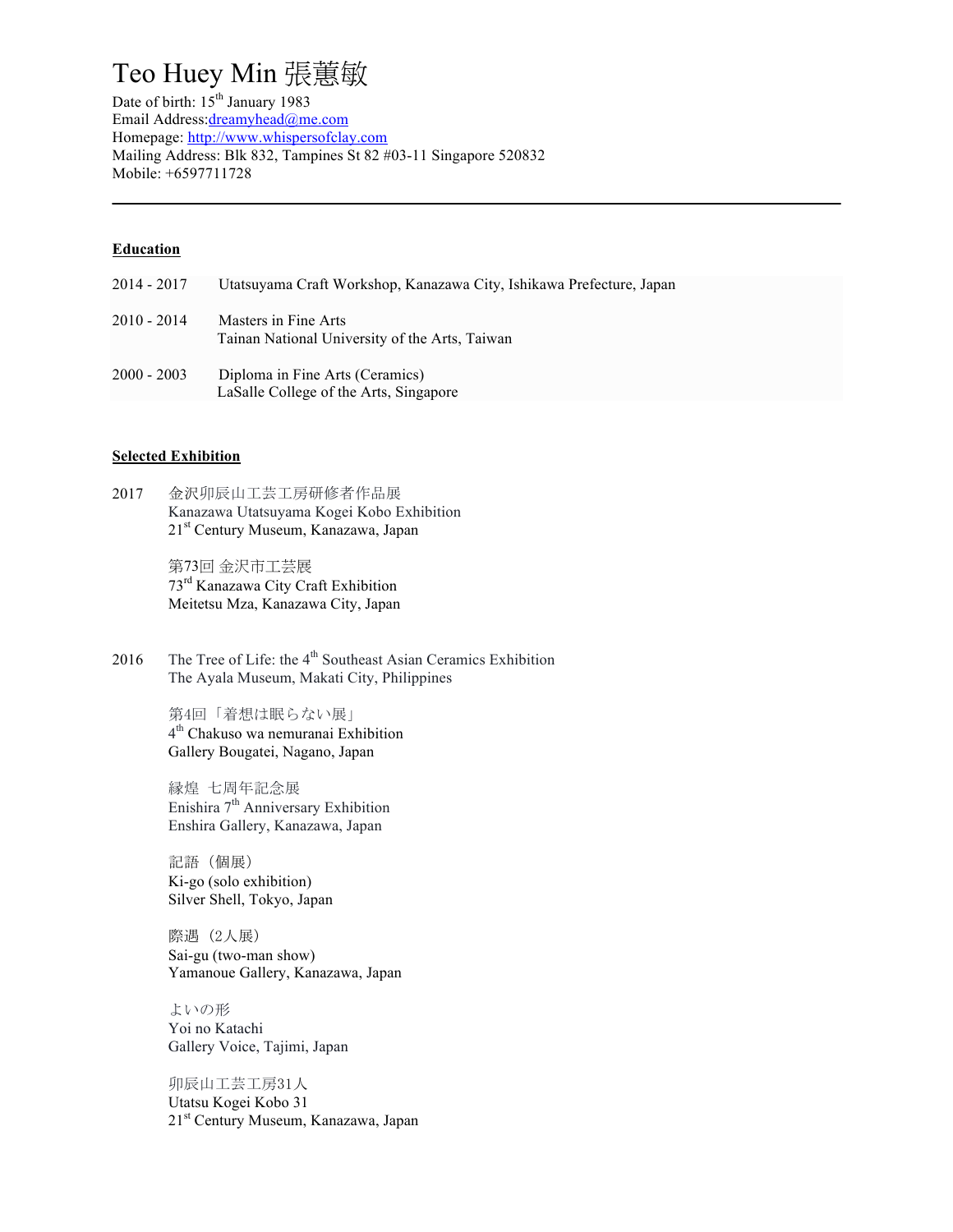UTATSUYAMA WORKS+ Ginza no Kanazawa Dining Gallery, Tokyo, Japan

2015 現代陶芸の今 Contemporary Ceramic Art –  $6<sup>th</sup>$  Kikuchi Biennale Tomo Art Museum, Tokyo, Japan

> 点からの軌跡 From a Point Sokyo Gallery, Kyoto, Japan

2015 アート楽宴 2015 Feast of Art Yamanoue Gallery, Kanazawa, Japan

The Ceramic Cosmic World Fujieda Folk Museum, Shizouka, Japan

器と生活 Vessels and Life DOR Art Room, Tainan, Taiwan

Medalta International Tool Show 2015 Medalta Historic Clay District, Medicine Hat, Canada

かなざわ燈涼会 Kanazawa Toryoe Konboya Shirai, Kanazawa, Japan

卯辰山のかたち Forms of Utatsuyama 21st Century Museum, Kanazawa, Japan

2014 第九屆中國當代青年陶藝雙年展 9<sup>th</sup> Contemporary Ceramics Biennale Exhibition China Academy of Art, Hangzhou, China

> 2014 伊丹国際クラフト展主題「酒器·酒盃台」 2014 Itami International Craft Exhibition - Shuki $\cdot$  Shuhaidai Itami Musuem of Arts and Crafts, Itami, Japan

大器非凡-容器·藝術·跨界 Great Talents. Great Scope – A cross-field exhibition of vessel art New Taipei City Yingge Ceramics Musuem, Taipei, Taiwan

Fire and Earth  $-3<sup>rd</sup>$  Southeast Asian Ceramics Symposium Workhouse Arts Centre, Virginia, USA

2014 Contemporary Ceramic art in Asia – the beginning and changes of Asia Contemporary Ceramics Art Clayarch Gimhae Museum, Pusan, South Korean

The Third Arcticlay Anu Pentik Gallery, Posio, Finland

去蕪存菁 Separating the Wheat from the Chaff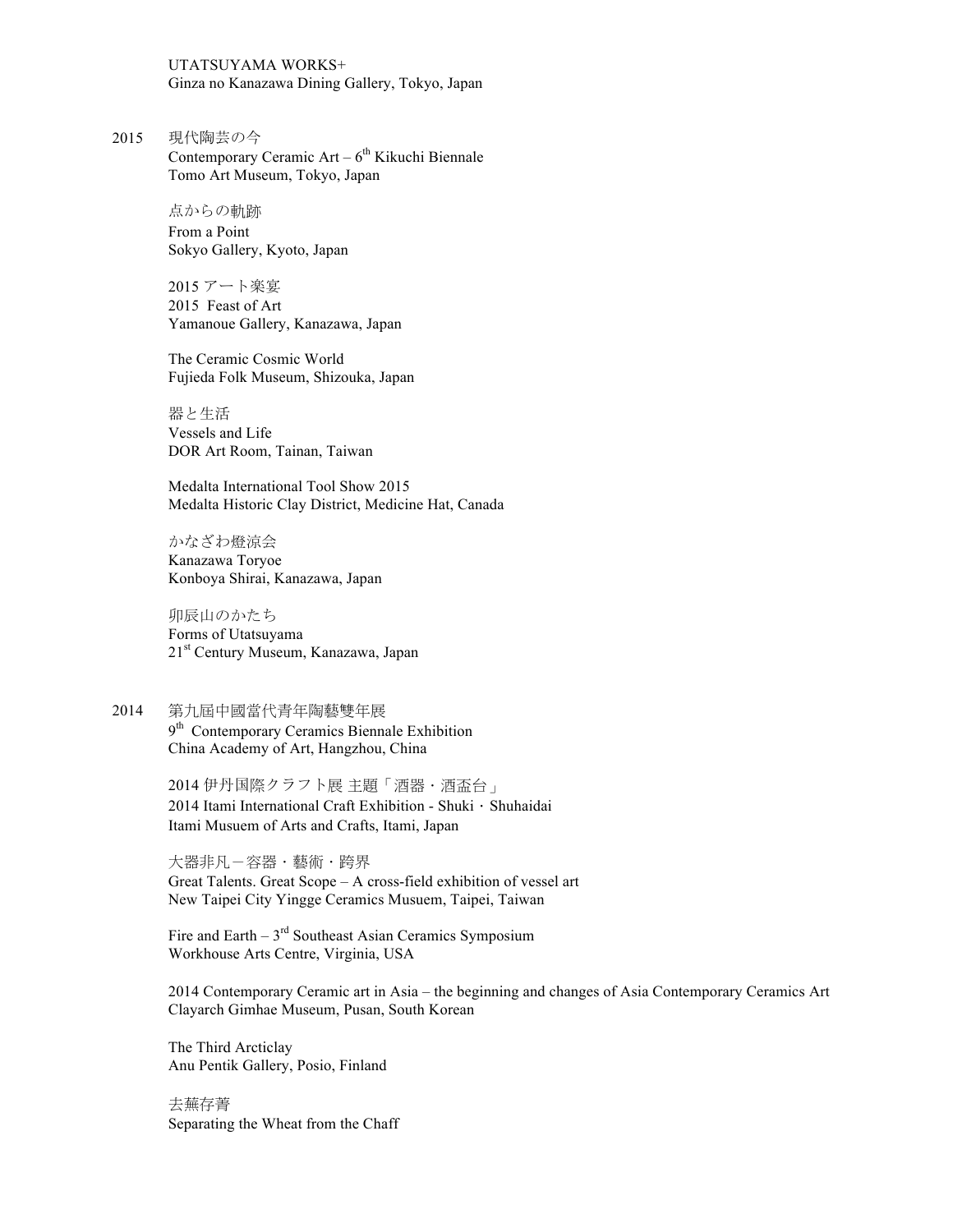Sanyi Fugui Gallery, Miaoli, Taiwan

An Inverse Journey [Solo Exhibition] Tainan National University of the Arts, Tainan, Taiwan

2013 SEXSE @ Medalta Medalta Historic Clay District, Medicine Hat, Canada

> Medalta International Cup Show Medalta Historic Clay District, Medicine Hat, Canada

2013 亞洲當代陶藝展 2013 Contemporary Ceramic Art in Asia 21<sup>st</sup> Century Museum, Kanazawa, Japan

第1 屆新北市陶藝獎 The 1<sup>st</sup> New Taipei City Ceramics Award Exhibition New Taipei City Yingge Ceramics Museum, Taipei, Taiwan

六六溜溜 Piaopiao Gallery, Taipei, Taiwan

2012 新域 -東亞當代陶藝交流展 New Site – East Asia Contemporary Ceramics Exhibition Yingge Ceramics Museum, Taipei, Taiwan

> 臺灣國際陶藝雙年展 2012 2012 Taiwan Ceramics Biennale Exhibition Yingge Ceramics Museum, Taipei, Taiwan

第八屆中國當代青年陶藝雙年展 8<sup>th</sup> Contemporary Ceramics Biennale Exhibition China Academy of Art, Hangzhou, China

Para-functional [Solo Exhibition] Baltimore Clayworks, Baltimore, USA

大。器 -大崎六六當代陶瓷展 Chiayi Municipal Museum, Taiwan

2011 Contemporary Ceramics Exchange Exhibition Yido Gallery, Seoul, South Korea

> Contemporary Ceramic Art in Asia Shiwan Ceramic Museum, Guangzhou, China

縱向複合體 Tainan National University of Fine Arts, Tainan, Taiwan

2010 所謂,瑣謂 Tainan National University of Fine Arts, Tainan, Taiwan